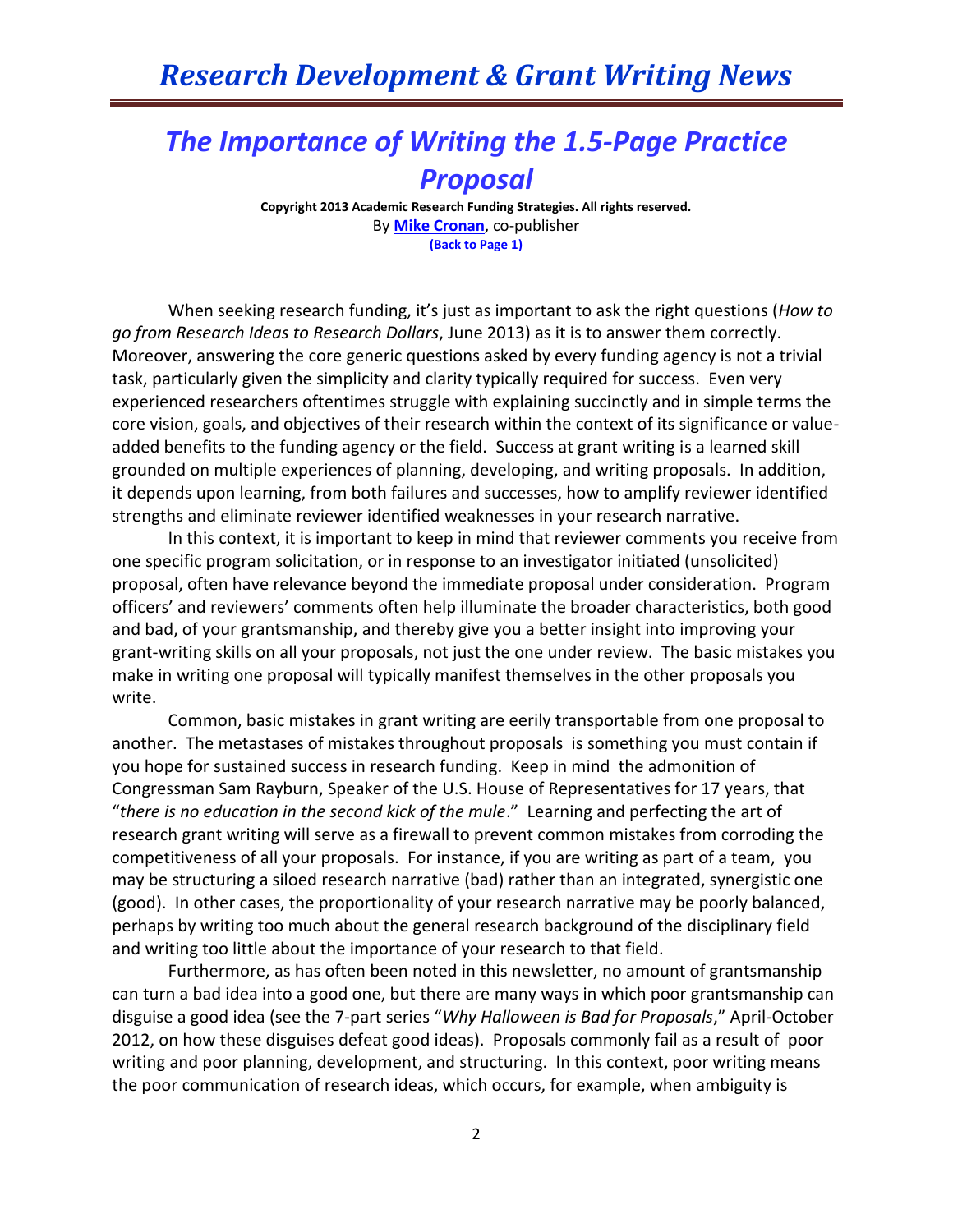introduced into the research narrative. Ambiguity is the nemesis of the successful research narrative; it is to proposals what Kryptonite is to Superman.

Of course, the basic mechanics of good writing must always be followed in proposals, such as correct grammar, punctuation, spelling, and sentence structure. In many ways, proposals are not unlike surfing, golf, baseball, tennis, curling, and numerous other activities that can benefit enormously from countless hours of repetitive practice. However, it is not necessary, and likely undesirable, to be a trained rhetorician to write successful proposals. Proposals are a very unique "genre" representing a mix of persuasive writing, marketing, and sales ( a research "pitch"), but above all the successful proposal is able to represent your ideas clearly, simply, and logically. Successful proposals quickly answer some basic questions that are always asked by program officers and reviewers, such as: *What research do you propose to do? What is the significance of your research? What value-added benefits derive to the agency or the field from your research? What prior research/preliminary results validate your capacity to perform? What barriers or challenges must be addressed if your research is to be successful?*

While each funding opportunity will differ, both within agencies and across agencies, with respect to the goals and objectives of a specific solicitation, or guidelines for submitting an unsolicited proposal in a specific topic area, the aforementioned core questions will typically resemble the requirements of a funding opportunity. Learning to craft an initial response to these questions will give you valuable practice in refining and developing your ideas in a narrative format. Think of this as writing a "Goldilocks Proposal," one that is neither too long nor too short, but just right.

For these purposes, a 1 to 1.5 page practice proposal offers a significant opportunity to develop your skill at crafting and revising what lies at the core of a well-written and hence competitive proposal—a concise narrative overview of your research that responds to the key questions program officers and reviewers expect you to address in any proposal. Moreover, most research agencies, regardless of their mission or objectives, will ask you to answer the above questions. Obviously, these questions will be asked and framed within the context of the specific agency's mission, culture, and language, but their essence will be essentially the same across agencies and disciplines—from DARPA to NEH.

Moreover, writing the "Goldilocks Proposal" is different than practicing the so-called "elevator speech" that you might develop for talking to program officers and colleagues about your research, perhaps at a research conference. The transition from talking about your research to actually writing about your research is one often fraught with difficulty, not just for new faculty but for all faculty. Verbal communications are by nature ephemeral, whereas written communications represent a permanent record of how well or how poorly you explain your research. Moreover, keep in mind when writing your Goldilocks Proposal Mark Twain's observation in a letter to a friend—"*if I had had more time I would have written you a shorter letter*." Writing simply, clearly, and succinctly is a difficult but foundational skill that must be mastered if you are to succeed in grantwriting. If you meld Twain's observation with Albert Einstein's observation that "*If you can't explain it simply, you don't understand it well enough*," you have the two key waypoints needed to start the process of becoming a more successful proposal writer.